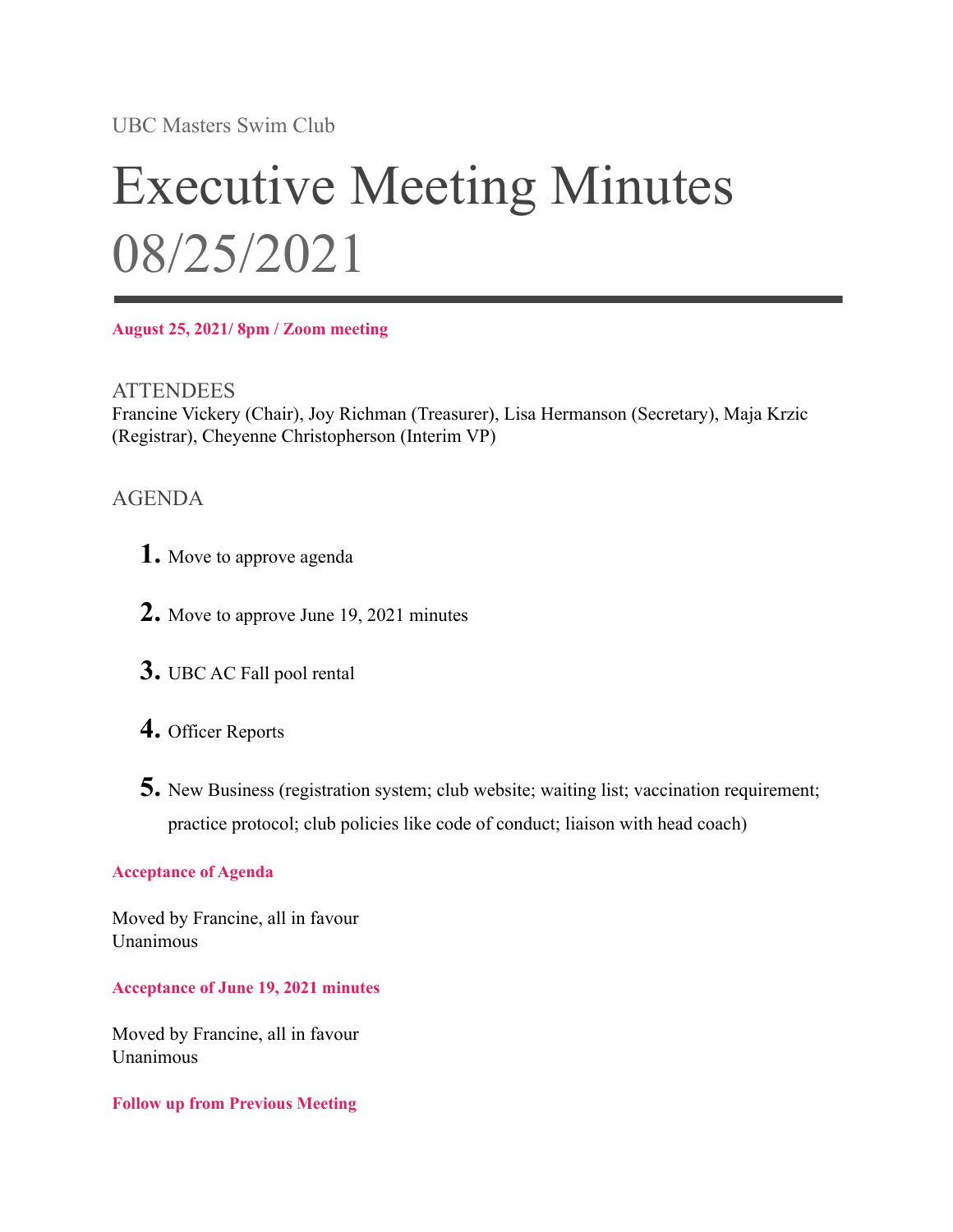Post executive meeting minutes on website – Lisa will email Sean

#### **New Business**

The following topics were discussed:

- $\bullet$  UBC AC fall pool rental done
- Officer reports loss of \$3,500 is reported. This is better than the loss of \$8000 that had been projected.
- Francine will investigate a new registration system that will allow us to be more autonomous. SwimBC recommends PoolQ.net as it is a Canadian company and quite user friendly.
- Cheyenne showed us the new website she created with Wix.com for the UBC masters swim club. She demonstrated how to edit/update the website. Cost is \$5 US/mth and we can retain our personal domain. Francine will request that Sean send us the content from the current website in order to update the new one with our club photographs.
- Wait list is currently at 67 people. Cheyenne has invited 24 people from the top of the list to do 3 trial swims – so far only 4 have come. We have 21 members currently signed up for the Fall 2021 session. Budget/space available for 55 swimmers in the Fall 2021. Francine will send registration links to the 5 former club members to invite them to join as they do not require trial swims. Cheyenne will also email the remaining people on the wait list to start their trial swims over the 2 weeks that remain.
- Vaccination requirements the PHO by the province has mandated proof of vaccination for gyms/indoor pools starting September 13, 2021 and to remain in place until January 2022 (at the earliest). Providing proof of full vaccination will be a requirement of all swimmers and coaches attending UBC pool and the pool will check this upon entry. This will be communicated to new swimmers as they join and has already been communicated to the existing swimmers by email today.
- Practice protocol will be looped into our new code of conduct that we will develop.
- Club policies like a formal code of conduct we all agree we need to have one posted on our website and potentially sent out to members to sign their agreement to comply when registering. Suggestion made by Cheyenne to ensure the steps to follow in order to enforce it are clearly laid out.
- Liaison with head coach Cheyenne and Maja will share this role. Feedback should be two-way – both the swimmers providing feedback to the Coaches and the other way.

### ACTION ITEMS

• Executive team will review the Swim BC Code of conduct as well as some samples from other Masters swim clubs, and come up with something for our club.